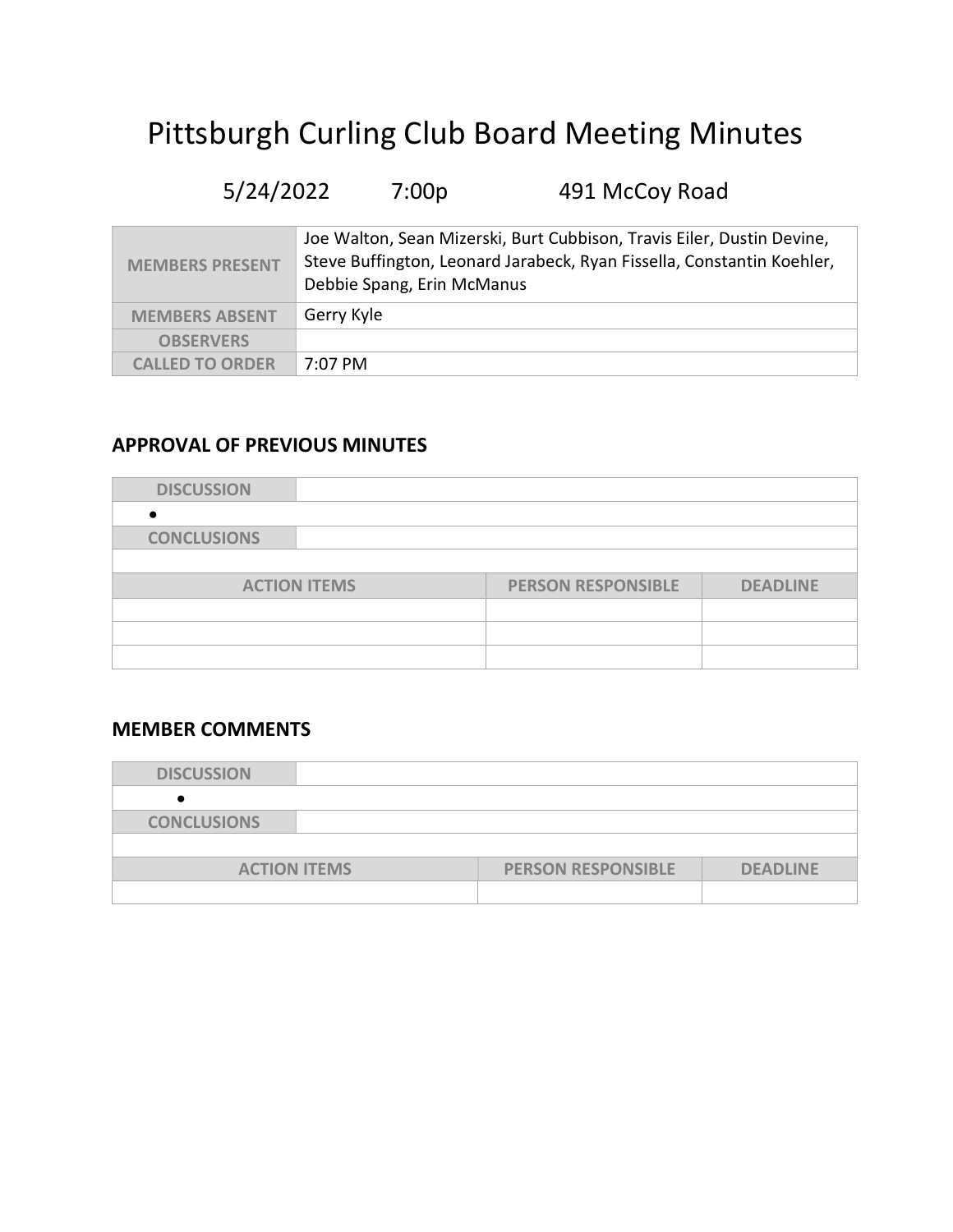#### BOARD ANNOUNCEMENTS BOARD MEMBERS

| <b>DISCUSSION</b>                                                              |
|--------------------------------------------------------------------------------|
| Open treasurer position<br>$\bullet$                                           |
| • Outgrown the treasurer position as defined in our bylaws                     |
| • As a business, our financial needs are better served by splitting into three |
| positions                                                                      |
| . Will require board resolution defining and designating these roles; banks    |
| will require documentation (minutes/resolutions on website)                    |
| a. Treasurer as defined in the bylaws                                          |
| i. Does not have to be a board member, but required to attend                  |
| board meetings                                                                 |
| ii. Oversees or deposits funds received                                        |
| iii. Can pay recurring bills and write checks for special items                |
| iv. Reports to board account balances and outstanding liabilities              |
| v. Responsible for periodically "auditing" bank accounts for                   |
| consistency with reports                                                       |
| vi. Has access to and signatory authority for all accounts                     |
| b. Bookkeeper                                                                  |
| i. Does not have to be a board member                                          |
| ii. Responsible for data entry for transactions using a program like           |
| Quickbooks                                                                     |
| iii. Performs monthly reconciliation of all accounts                           |
| iv. Provides information to the treasurer for reporting to the                 |
| board                                                                          |
| v. Would have online viewing access to all accounts                            |
| c. Finance Director/Accountant                                                 |
| i. Should be a board position and an officer of the club                       |
| ii. Due to the specific skill set required, position should be                 |
| appointed by the board (rather than elected)                                   |
| iii. If no suitable candidate exists within the club, the Finance              |
| Director should serve as the liaison between the board and an                  |
| outside accounting firm hired to do these tasks                                |
| iv. Responsible for formal management and external financial                   |
| reporting, cash flow analysis, and budgeting                                   |
| v. Responsible for required IRS, PA and local filings                          |
| vi. Sets up and oversees chart of accounts                                     |
| vii. Has access to and signatory authority for all accounts (unless            |
| outside firm, then no signatory authority)                                     |
| viii. Provides oversight and guidance for the treasurer and                    |
| bookkeeper                                                                     |
| Sarah Fissella wrote to the board expressing her desire to assist with<br>п    |
| this transition, she expressed her experience in banking and use of            |
| quickbooks. She expressed that she was not comfortable handling                |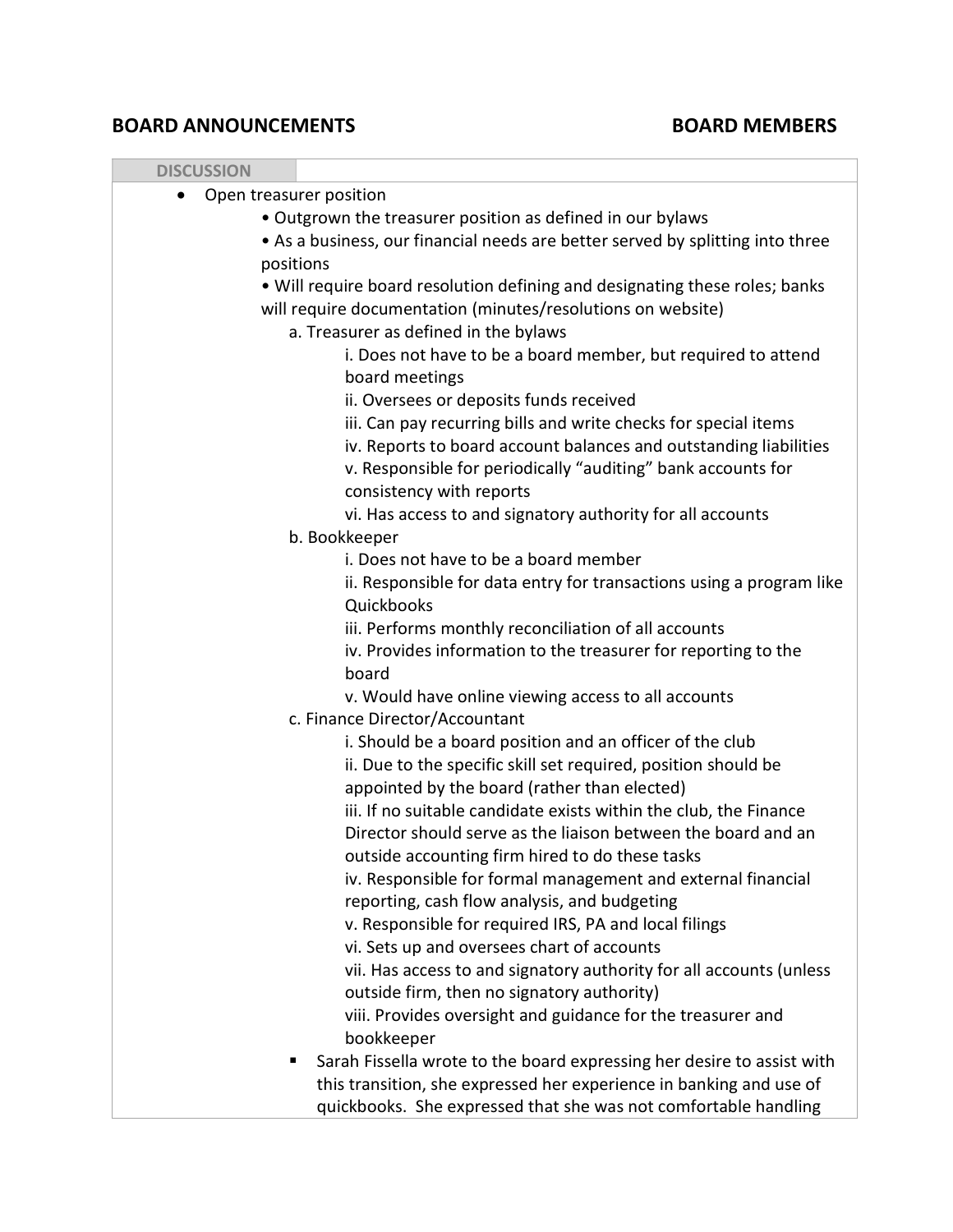| these duties on her own and did not have comfort with non-profit tax<br>filing<br>Discussion about the importance of oversight in the transition<br>٠<br>Nothing in bylaws stating that the treasurer must attend board<br>٠<br>meetings, must present to the board of directors at set times, must<br>provide financial presentation at annual meeting |                     |                           |                 |
|---------------------------------------------------------------------------------------------------------------------------------------------------------------------------------------------------------------------------------------------------------------------------------------------------------------------------------------------------------|---------------------|---------------------------|-----------------|
|                                                                                                                                                                                                                                                                                                                                                         |                     |                           |                 |
| <b>CONCLUSIONS</b>                                                                                                                                                                                                                                                                                                                                      |                     |                           |                 |
|                                                                                                                                                                                                                                                                                                                                                         |                     |                           |                 |
|                                                                                                                                                                                                                                                                                                                                                         | <b>ACTION ITEMS</b> | <b>PERSON RESPONSIBLE</b> | <b>DEADLINE</b> |
| Speak with Marie about potential desire to<br>assist with treasurer position as defined in<br>above guidelines                                                                                                                                                                                                                                          |                     | <b>Buffington</b>         |                 |
| Reach out to Sarah Fissella regarding the<br>bookkeeper position                                                                                                                                                                                                                                                                                        |                     | Devine                    |                 |
| Send out email inquiring about member skills                                                                                                                                                                                                                                                                                                            |                     | Cubbison                  |                 |

#### MEMBERSHIP

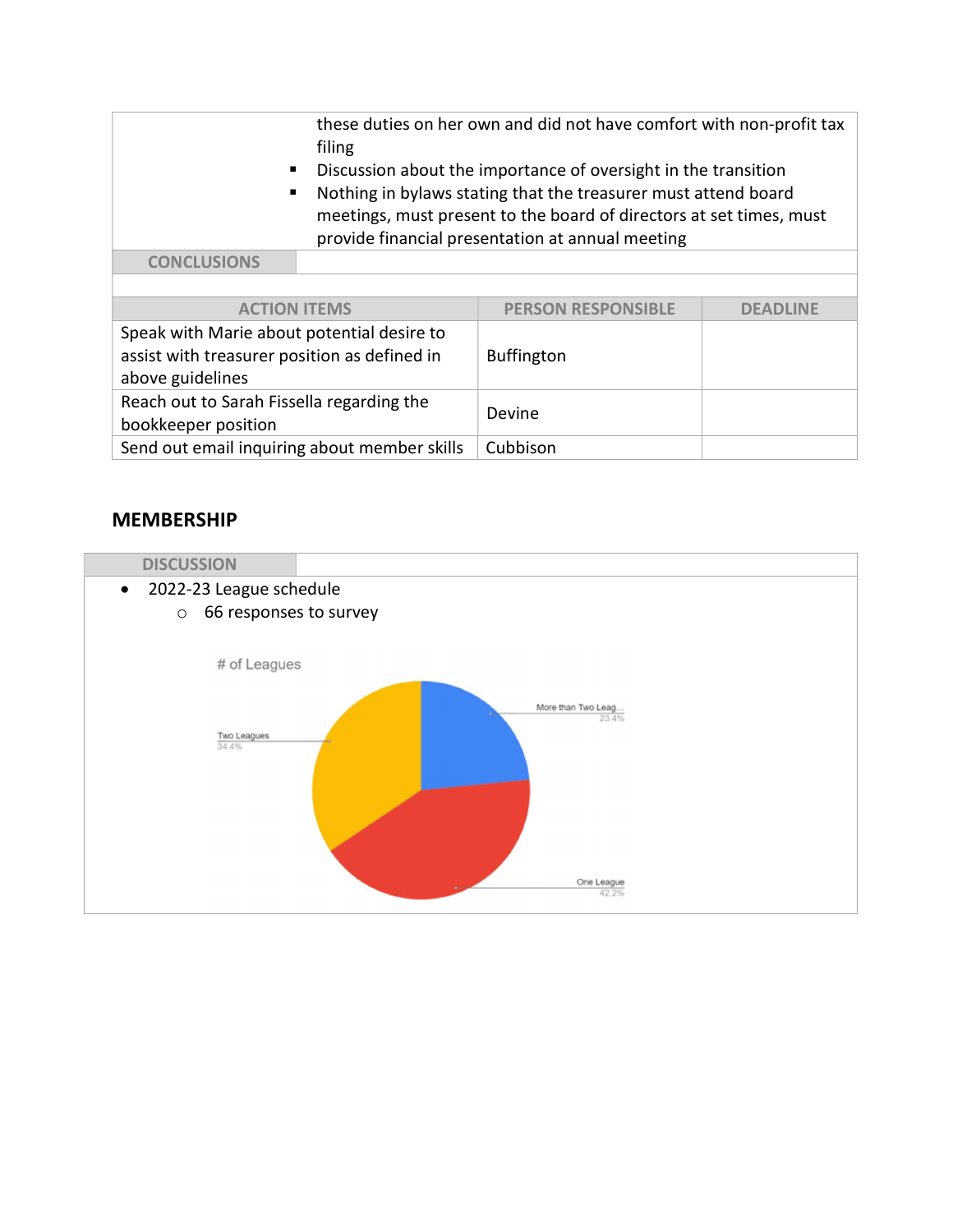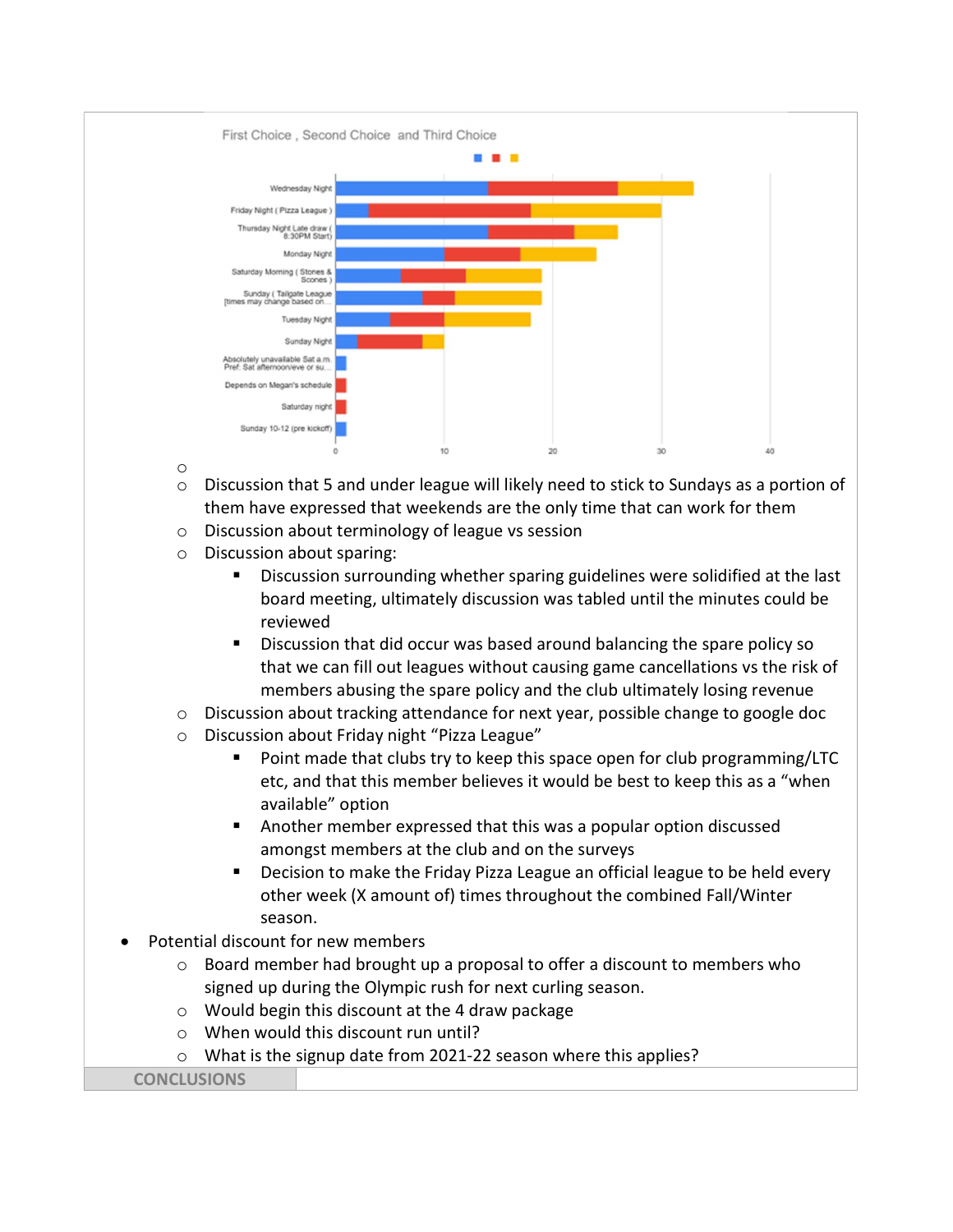Motion to approve the following league schedule for Fall/Winter 2022-23: M-Open curling, Tnothing, W-Open League, Th-late night practice/league, F-every other week Pizza League, S-Stones and Scones open curling, Sun-5 and Under League followed by Open curling: Mizerski/Koehler; motion carries unanimously

Motion to approve discount of 15% (with rounding) until Labor Day 2022 for people that first registered on or after the beginning of the Fall 2021 curling season: Koehler/Fissella; motion carries unanimously

| <b>ACTION ITEMS</b> | <b>PERSON RESPONSIBLE</b> | <b>DEADLINE</b> |
|---------------------|---------------------------|-----------------|
|                     |                           |                 |
|                     |                           |                 |

#### **OUTREACH**

| <b>DISCUSSION</b>   |                           |                 |
|---------------------|---------------------------|-----------------|
|                     |                           |                 |
| <b>CONCLUSIONS</b>  |                           |                 |
|                     |                           |                 |
| <b>ACTION ITEMS</b> | <b>PERSON RESPONSIBLE</b> | <b>DEADLINE</b> |
|                     |                           |                 |
|                     |                           |                 |
|                     |                           |                 |

#### FINANCIAL

| <b>DISCUSSION</b>   |                           |                 |
|---------------------|---------------------------|-----------------|
|                     |                           |                 |
|                     |                           |                 |
|                     |                           |                 |
| <b>CONCLUSIONS</b>  |                           |                 |
|                     |                           |                 |
| <b>ACTION ITEMS</b> | <b>PERSON RESPONSIBLE</b> | <b>DEADLINE</b> |
|                     |                           |                 |
|                     |                           |                 |

### EVENTS

| <b>DISCUSSION</b>   |                           |                 |
|---------------------|---------------------------|-----------------|
|                     |                           |                 |
| <b>CONCLUSIONS</b>  |                           |                 |
|                     |                           |                 |
| <b>ACTION ITEMS</b> | <b>PERSON RESPONSIBLE</b> | <b>DEADLINE</b> |